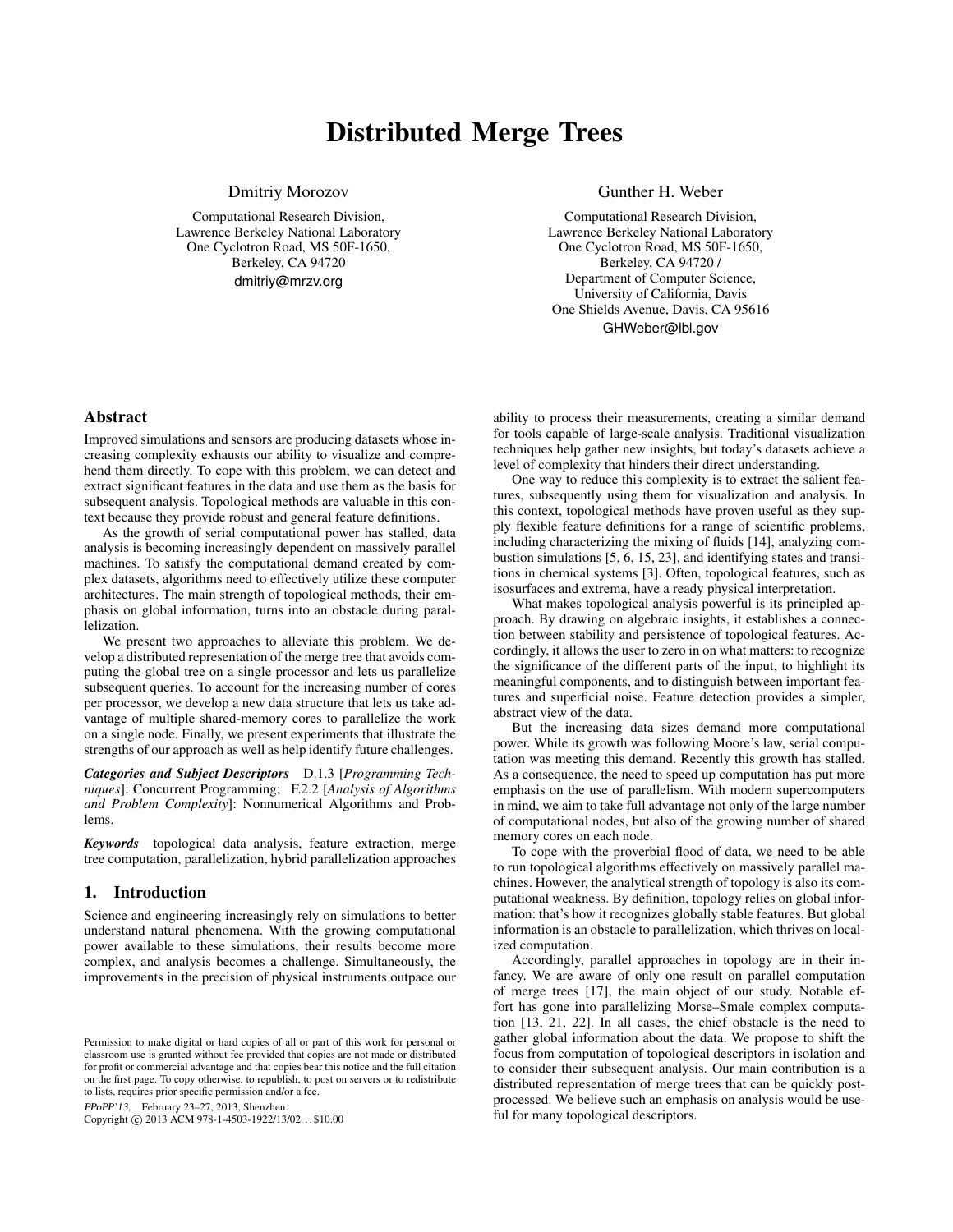Merge trees. In this paper, we focus on a 0-dimensional topological invariant, a merge tree. By keeping track of the evolution of components in sublevel sets of a scalar function, merge trees capture their global connectivity. This information, in turn, has been used for computation of contour trees [8] and the analysis of scientific datasets [6].

Because of their connection to persistent homology [10] the branches of a merge tree are equivalent to a 0-dimensional persistence diagram — merge trees allow the user to examine the amplitude of noise in the data. Furthermore, they let us make minimal changes to the function while eliminating as many (noisy) extrema as possible [1, 2, 12]. Consequently, such a simplified, denoised function can serve as an input to any visualization technique.

Reeb graphs [20] are descriptors closely related to merge trees. Instead of tracking components of sublevel sets, they track isosurfaces, i.e., components of level sets. Reeb graphs illuminate the stability of isosurfaces [4] by quantifying how small a perturbation eliminates any given component. When the domain is simply connected, Reeb graphs become trees, often called contour trees. The algorithm of Carr et al. [8] constructs contour trees from two merge trees: those of the function and of its negation. Flexible isosurfaces [7, 9] use these trees to manipulate individual contours.

In many data analysis applications, it is interesting how derived quantities change as we vary the classification threshold. For example, in combustion simulations one can classify regions as "burning" or "non-burning" by thresholding fuel consumption. Since superlevel sets correspond to segmentation of the domain above a threshold, it is possible to use merge trees to extract information, such as burning region size, for all possible thresholds [6]. Similarly, Mascarenhas et al. [15] use the merge tree to compute statistics about feature thickness depending on various scalar dissipation rate thresholds. Our own work is motivated by finding halos in astrophysical data. Here the goal is to identify clusters of high density without *a priori* knowledge of a suitable threshold. The merge tree provides a compact representation for all possible classifications, which not only lets us detect thresholds interesting for analysis, but also supports efficient computation of derived quantities such as the distribution of mass in a cluster. The salient point in all cases is that a merge tree is not an end goal in and of itself. Instead, it is a means to organize data for querying and post-processing.

Contribution. We attack the problem of computing merge trees on modern parallel computers on two fronts: (1) we develop a distributed representation of merge trees that not only improves their parallel computation, but also simplifies their subsequent analysis; (2) we develop a new algorithm for merging two trees. Specifically, after reviewing background and prior work in the next section, we present our contributions as follows:

- As a baseline, we assemble a global tree by performing in parallel a binary reduction. To fit the result on a single processor, we simplify the tree. In Section 3, we show that merging and simplification steps can be interleaved during the computation.
- Section 4 describes a distributed merge tree representation that not only speeds up the computation, but lets us parallelize subsequent queries. This representation is particularly interesting in the context of the so-called in-situ computation, where the input is partitioned among multiple processors by its producer, and any analysis must respect this partition, minimizing the movement of the data.
- Section 5 presents a new data structure for storing the merge tree. It not only speeds up the serial combination of two trees, a basic step both in our work and in prior work [17], but also lets this operation scale on multiple available shared-memory cores.

Section 6 illustrates our claims with experimental results.

## 2. Background

We begin by reviewing the relevant background, including related work.

Spaces, functions, and merge trees. In this paper we are concerned with triangulated domains that support continuous realvalued functions. Recall that a  $k$ -simplex is the convex hull of  $k+1$ vertices. Its face is the convex hull of any subset of these vertices. A simplicial complex is a collection of simplices closed under taking faces. We assume that our input is a simplicial complex *K* together with a scalar function  $\hat{f}$ : Vrt $K \to \mathbb{R}$  on its vertices. We extend this function to the underlying space  $|K|$  of the simplicial complex, i.e., the union of its simplices, by linear interpolation and obtain  $f:|K| \to \mathbb{R}$ .

Merge trees capture the connectivity of the sublevel sets  $K_a =$  $f^{-1}(-\infty, a]$  of a real-valued function. (Symmetrically, they can keep track of the superlevel sets of a function, but it is convenient to think of this case as working with the negation, −*f* .) For a formal definition, we say that two points *x* and *y* in the domain |*K*| of *f* are equivalent,  $x \sim y$ , if they belong to the same level set,  $f(x) = f(y)$ , and they belong to the same component of the sublevel set  $f^{-1}(-∞, f(x)]$ . A *quotient space*,  $|K|/ ∼$ , glues together points in |*K*| that are equivalent under the relation  $\sim$ , i.e., it is the set of equivalence classes of |*K*| with respect to ∼, equipped with the topology where open sets are those sets of equivalence classes whose unions are open sets in  $|K|$ . This quotient space is called a *merge tree*.

The following procedural description unravels the definition. As we sweep the function value from  $-\infty$  to  $\infty$ , we create a new branch for each minimum. As its component in the sublevel set grows, we extend the branch until two of them merge (at a saddle). If the domain is connected, all the branches merge together by the time we reach the global maximum, which becomes the root of the tree. We can, thus, distinguish between three types of nodes in a merge tree: leaves represent the minima of the function; internal nodes correspond to the merge saddles; and the root of the tree captures the global maximum.

There is the fourth type of node, a *degree-two node*. These nodes are topologically trivial — they carry no information since the sublevel sets do not change as we pass the respective function value — but they are by far the most numerous. We prune such nodes from the tree, recording them in lists attached to the first non-trivial node below them.

For a linearly interpolated function only the 1-skeleton of the domain (vertices and edges) matters to the connectivity of the sublevel sets and, therefore, to the computation of the merge tree. We assume there are *n* vertices and *m* edges in the domain. The input function will be fixed throughout the paper. However, we will restrict it to different domains. We denote the merge tree of the function restricted to a set  $U$  by  $T_U$ .

Branch decomposition. To get a better handle on its structure, it is convenient to decompose a merge tree. At every internal node, we separate all but the deepest subtree. Here we mean the deepest in terms of the minimum function value. The result is a decomposition of the tree into half-open paths that start at an extremum and end just before a saddle, plus one closed path that starts at the global minimum and ends at the global maximum; see Figure 1. The intervals of function values covered by these paths nest into each other; they are precisely the persistence barcode [11]. Pascucci et al. [18] use a similar decomposition for the contour trees.

Computation. The standard approach to computing merge trees [8] is closely related to Kruskal's algorithm for finding minimum spanning trees. It maintains a disjoint-set data structure, initializing each vertex as its own set. Processing the vertices in order of increasing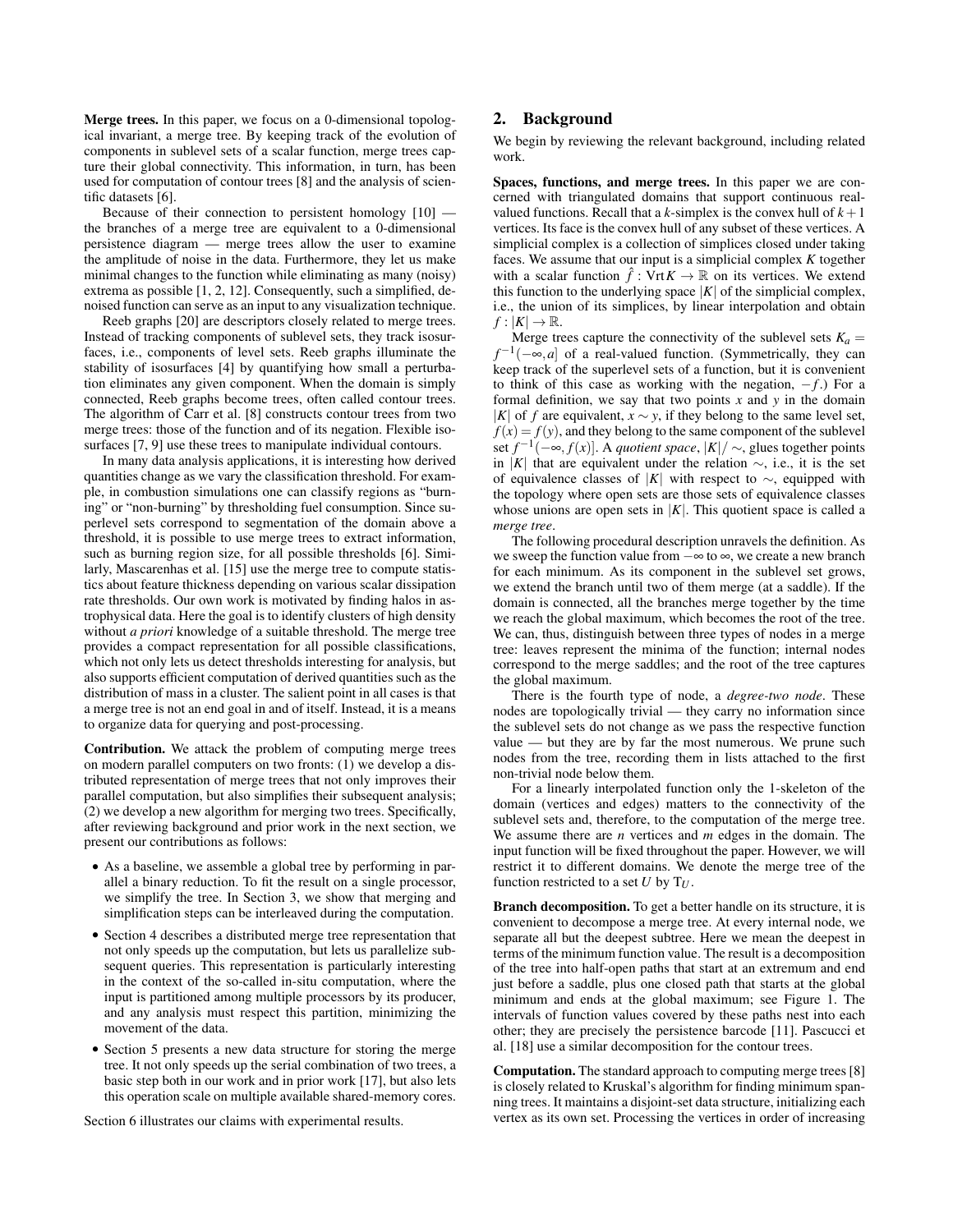

Figure 1: Branch decomposition.

function value, one finds the sets containing each lower neighbor *v* of the current vertex  $u$ . If the sets containing  $u$  and  $v$  are different, the highest-valued representative in the set of  $\nu$  is linked to  $\nu$  in the merge tree; the two sets are united. The procedure is dominated either by the initial sorting of the vertices or by the union–find algorithm; thus, it runs in time  $O(n \log n + m\alpha(n))^1$ , where  $\alpha(n)$  is the inverse Ackermann function.

To avoid storing the entire input in memory, Bremer et al. [6] build merge trees by incrementally merging together paths. Processing the edges in arbitrary order, the authors merge together (in sorted order) the two paths in the tree that start from the vertices of an edge and go up to the root. It is not difficult to verify that the resulting tree is indeed the merge tree. (Here and throughout the paper, we abuse the terminology and refer to merge *trees* of disconnected domains, which are, in fact, forests.) The price for memory savings is speed: this construction technique is slower than the Kruskal's-like algorithm above.

Domain decomposition. Given multiple processors, the only existing technique [17] for parallel computation of merge trees follows the standard reduction strategy. The domain is covered by multiple sets; individual processors find merge trees of the function restricted to each of these sets. The resulting small trees are merged together in pairs — producing merge trees of the function restricted to larger and larger subsets of the domain — until all the covering sets are united. When this happens, we have the sought-after full merge tree.

It is convenient to think of the initial cover as the finest level in a hierarchical decomposition of the domain. The hierarchy follows in reverse the merging order of the sets; see Figure 2 for a twodimensional example. The prototypical three-dimensional example of this construction is an octree subdivision of a cube. Because we are merging sets in pairs, we halve their number at each iteration and move higher up in the hierarchy: at level  $3i$ , we have  $8<sup>i</sup>$  smaller cubes. In this case, the intersection between two merging cubes is always a subset of their two-dimensional boundary. (In general, this need not be the case: for instance, if at the finest level the cubes were thickened by a layer of ghost cells.)

In the remainder of the paper we assume, for simplicity, that we are working with a hierarchy resulting from an octree subdivision of a cubical domain. In fact, we rely on no assumptions on the topology of the covering sets. This observation is irrelevant for cubical domains since the merged cubes remain contractible. However, it becomes beneficial on tori (periodic domains) and, especially, on adaptive mesh refinement (AMR) grids. In the latter case, higher-resolution grids refine subsets of the data at the coarser levels. This refinement, effectively, punches holes in coarser blocks



Figure 2: Hierarchy of merges resulting from a quadtree decomposition of the domain. The merges, represented by squares, follow in reverse the splitting of the sets in the quadtree.

leaving us no control over the topology of their uncovered portions. Our results in the next two sections apply directly in these settings.

Merging. Pascucci and Cole-McLaughlin [17] follow the decomposition strategy outlined above. They merge the trees by repeating the Kruskal's algorithm with the union of the trees as the domain. The simplicity of this procedure is appealing: if you can compute a merge tree, you can merge two trees. But the entire approach is limited. As we merge more and more sets, fewer processors remain in use while the trees grow larger. As a result, the binary reduction underlying the merge is top-heavy, making this algorithm effective only for a small number of processors (relative to the size of the input).

The algorithm of Bremer et al. [6] can also be used for merging trees — after all, we just need the merge tree of the function on the union of the two trees. Although slower than [17], their technique serves as the foundation for our new merging algorithm in Section 5. Once we augment the underlying tree data structure, we get a merging algorithm that significantly outperforms the alternative.

## 3. Simplified Global Tree

For modern input sizes, the merge trees are too large to store in memory of a single node. That's the main motivation behind our work. It is also the main obstacle to a direct comparison of our work to prior approaches [6, 17], both of which try to compute the entire merge tree in one place. In this section we state auxiliary results and describe a scheme that serves as a comparison baseline for our main contribution.

The theory of persistent homology [10] suggests a way to limit the growth of the merge trees. Instead of computing the full tree, we could find a simplified tree that keeps only the stable branches. To distinguish between the unstable noise and the stable features, we need an extra parameter  $\varepsilon$ : any branch we can remove by changing the input by at most  $\varepsilon$  is noisy; every remaining branch is stable. When the threshold  $\varepsilon$  is sufficiently high, the simplified tree becomes small enough to fit in memory.

Simplification. A crucial realization is that we do not need to compute the full merge tree in order to simplify  $it^2$ . Simplification and computation steps can be interleaved in the course of the reduction. Once we compute the merge tree for one of the regions

<sup>&</sup>lt;sup>1</sup> In our implementation of union–find algorithm, we only use the path compression optimization, without the union-by-rank. Consequently, the running time is O(*m*log*n*).

<sup>2</sup> The idea of simplification is very natural in computational topology and has a long history. Gyulassy et al. [13] independently suggested to use it in the context of parallel computation of Morse–Smale complexes.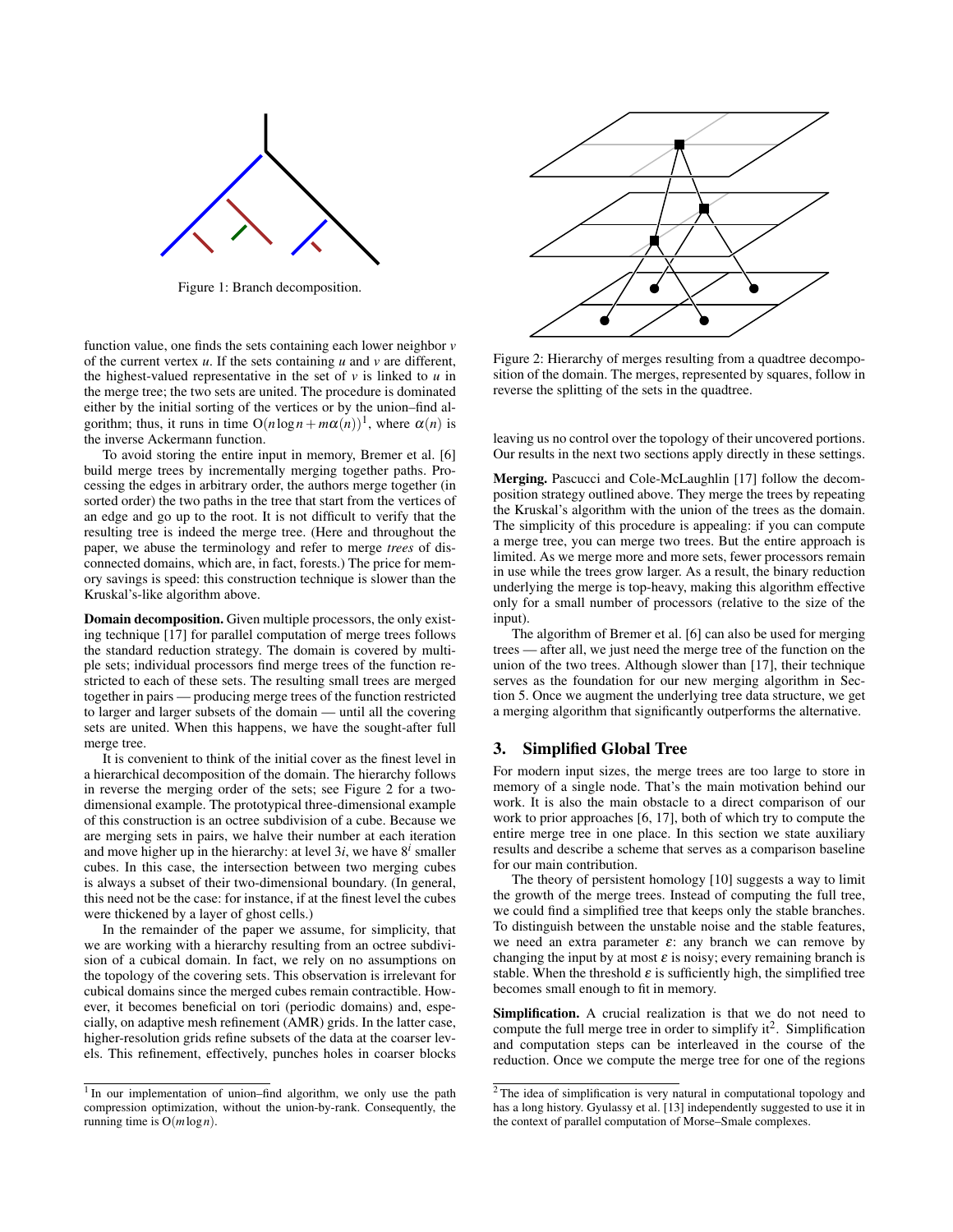in the decomposed domain, we can remove all the branches of length at most  $\varepsilon$  that are completely internal to the domain, i.e., the ones without boundary nodes. The following theorem justifies this procedure.

THEOREM 3.1. Given a function *f*, let  $T_U$  and  $T_{U \cup V}$  be the merge trees of its restriction to sets  $U$  and  $U \cup V$ . If every node in a subtree of  $T_U$  lies outside  $U \cap V$ , then that subtree appears (unaltered) in  $T_{U\cup V}$ .

PROOF. We prove the claim by induction on the size of the subtree. Let *x* be a node in  $T_U$ . If *x* is a leaf (i.e., a subtree of size one), it is a minimum of the function restricted to *U*. If it lies outside  $U \cap V$ , it remains a minimum in  $U \cup V$ . So it remains a leaf in  $T_{U\cup V}$ .

Assume the claim is true for all subtrees of size up to *k*. Let *x* be the root of a subtree of size  $k+1$ ; let *x* and all of its descendants be outside  $U \cap V$ . From the inductive assumption, none of the subtrees of its children change in  $T_{U\cup V}$ . Therefore, the only way for the subtree of *x* to change is if its component of the sublevel set changes when we restrict the function to the union  $U \cup V$ . But this is impossible: since *x* and all of its descendants are outside  $U \cap V$ , its component in the sublevel set of the function restricted to  $U \cup V$ lies entirely in  $U - (U \cap V)$ . П

The final merge tree has a convenient interpretation in light of the work on persistence-sensitive simplification [1, 2, 12]. We can find a function *g*, close to *f* in the sense that  $\sup_x |f(x) - g(x)| \le \varepsilon$ , such that the simplified tree is really the merge tree of *g*. This view justifies our strategy: if the input was perturbed up to  $\varepsilon$  by noise, we can choose any nearby function without sacrificing precision we might as well choose the function that gives the clearest view of the data.

Pruning. The efficiency of the merging and simplification procedures depends on the sizes of the trees involved. So we try to make them as small as possible. It is easy to prune the internal nodes: all degree-two nodes are redundant. The boundary nodes, on the other hand, present a problem. A degree-two boundary node in the restricted domain can end up a merge node once the two domains are united. The next lemma, however, grants us some freedom by elucidating which of the boundary nodes are definitely superfluous.

LEMMA 3.2. Given a function  $f$ , suppose we have merge trees  $T_U$ and  $T_V$  of the restriction of *f* to sets *U* and *V*. If  $x \in U \cap V$  is not a minimum of  $f|_{U \cap V}$ , then the path from *x* to the root in  $T_U$  is a sub-path of a path from *y* to the root for some node  $y \in U \cap V$ . The claim is true for the same pair of nodes in T*V* .

PROOF. Let *x* be a vertex in  $U \cap V$  with a lower neighbor  $y \in U \cap V$ ,  $f(y) < f(x)$ , i.e., *x* is not a minimum in the intersection. Then, since the function is piecewise-linearly interpolated on the interiors of the edges, *y* appears in the subtree of *x* both in  $T_U$  and  $T_V$ . Therefore, the paths from  $x$  to the roots in both trees are subsets of the paths from *y*. The claim follows. П

What is the implication? A degree-two node  $x$  that's not a minimum in the boundary of a cover set contributes no information about the connectivity of the sublevel sets in the union. Some other node *y* makes redundant *x*'s only contribution, the evidence that the sublevel sets on its path to the root in the two trees are connected. In other words, if a boundary node is not a minimum (within the boundary), we are free to prune it away. On a  $1,024<sup>3</sup>$  grid we use for our experiments in Section 6, such an aggressive pruning reduces (already pruned) trees by an additional factor between three and four.

Limitation. The simplified-global-tree strategy has an obvious downside: we must know the simplification threshold  $\varepsilon$  in advance. Merge trees are interesting because they offer a comprehensive

view of the data. For example, the distribution of the branches lets us recognize the amplitude of the noise. But now we face a chickenand-egg problem: we need a merge tree to choose a simplification threshold, and we need a threshold to get a merge tree. In the next section, we show that one need not choose: we can distribute the full merge tree among all the processors.

#### 4. Local–Global Representation

No amount of simplification and pruning can save us from the sizes of the global trees, which grow in lockstep with the input. So instead of trying to assemble the entire output on a single processor, we distribute its representation.

There are many ways to do this. For instance, each processor could store those nodes in the tree that correspond to its local input data. Additionally, each such node could record its parent in the global tree. In principle, such a distribution represents the whole tree. But it is too expensive for analysis. Any non-trivial query requires a traversal of the tree, which, in turn, would generate too much communication: we may have to bounce between processors at every step.

With this consideration, we arrive at the main idea behind our work. By focusing on how a merge tree is used for analysis, we distribute it so as to minimize communication required to answer queries. To this end, each processor stores the detailed connectivity of the branches with its local input data, but keeps only a coarse view of the entire tree.

Sparsification. Instead of treating all the nodes equally, we bestow some with a special status. The chosen nodes are significant: we can answer detailed queries about them. We *sparsify* the tree as much as possible outside of these nodes. To do so, we remove all the branches not reachable from a special node by a monotonically increasing path; see Figure 3. Here we think of a branch as a minimum–saddle segment, open at the saddle. If the saddle loses enough branches to have only one child, i.e., when it becomes a degree-two node, we prune it from the tree. Such sparsification can be performed in linear time via a post-order traversal.

DEFINITION 4.1. A merge tree  $T_X$  is *sparsified with respect to Y*  $\subset$  *X* if all its branches  $[m, s]$  that do not intersect ascending paths  $[u, \text{ROT}(T_X)]$  for any  $u \in Y$  are removed. We refer to the removed branches as *ghost* and to the remaining branches as *live*.

We note that in this definition the branches are open at the saddle. So if a path from a node in *Y* goes through a saddle, it does not preclude the removal of the branch that ends in that saddle (as well as the subsequent pruning of the saddle); see Figure 3.



Figure 3: A tree sparsified with respect to the two nodes marked with red disks. Removed branches (and saddles) appear in gray. The remaining nodes are marked with black squares.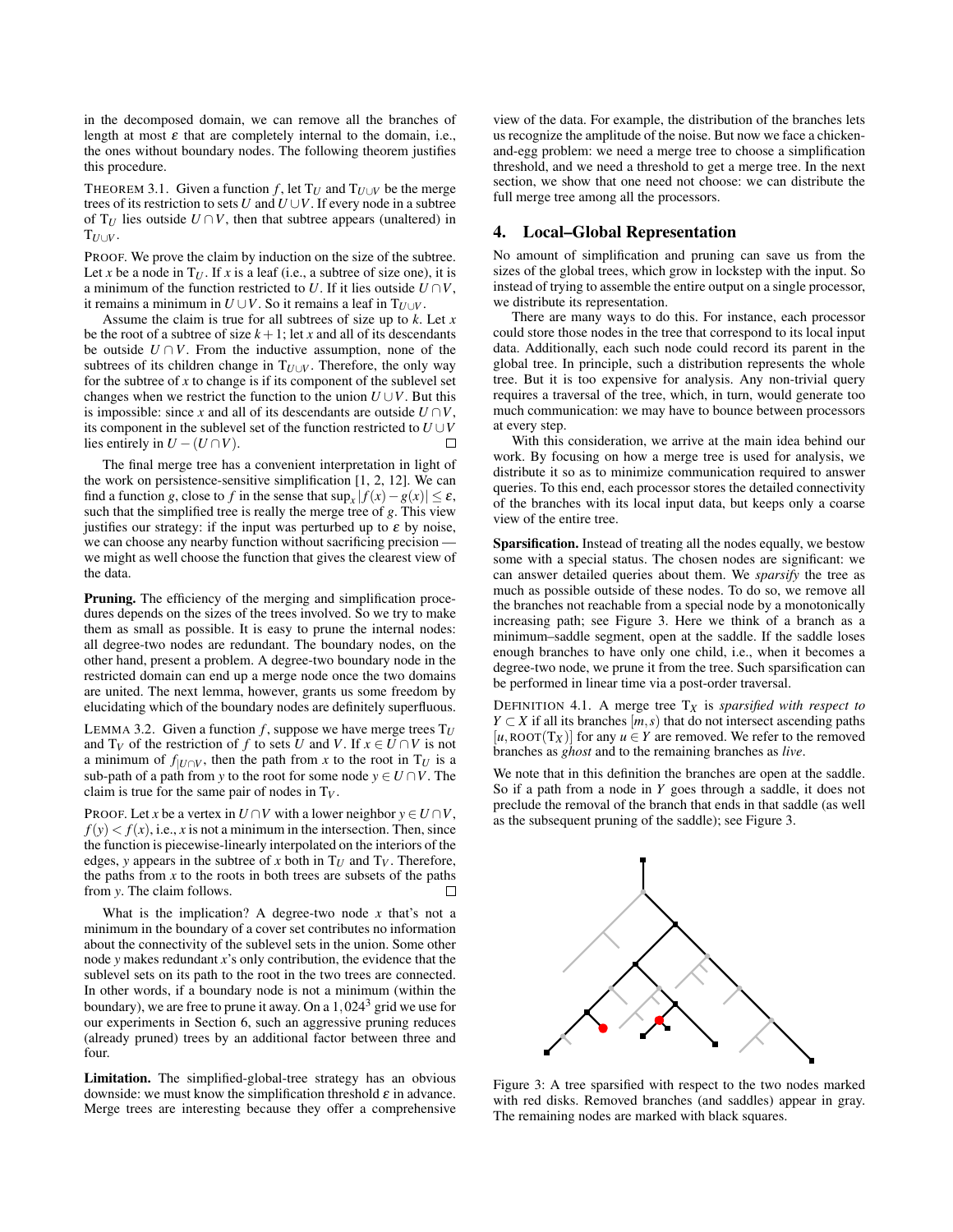Our ultimate goal is to assemble on each processor the global tree sparsified with respect to the processor's local data. But to do so we need intermediate information. As before, our Algorithm 1, SPARSEEXCHANGE, grows the domain of the sparsified tree in iterations: starting from the finest sets in the cover, the trees are merged in pairs. After each iteration, each processor sparsifies its result with respect to the local data and the boundary of the larger domain; see Figure 4. The processors exchange data in pairs: they send to each other their local trees sparsified with respect to the boundary. After  $i$  iterations,  $2^i$  nodes have the same outgoing information. In our implementation, they exchange it directly with their counterpart, a node with the same MPI rank except for the inverted *i*-th bit. Figure 5 illustrates the communication pattern.



Figure 4: Special nodes in the tree after several iterations of merging are the vertices in the shaded local domain  $B_r$  and in the boundary of the larger domain ∂*B*.

Unlike in the previous section and in the prior work [17], the number of workers does not halve after each iteration. Every processor remains busy computing how its local data fits into the global (sparsified) tree.



Figure 5: Communication pattern between 16 nodes. The nodes boxed together have the same outgoing information that corresponds to the boundary ∂*B* of the expanded domain in Figure 4.

The following theorem implies the correctness of our algorithm.

THEOREM 4.2. Ghost branches of  $T_U$  with respect to  $Y_U \supseteq U \cap V$ remain ghosts in  $T_{U\cup V}$  with respect to  $Y_U \cup Y_V$  for any  $Y_V \subset V$ .

PROOF. Consider the merging of the trees  $T_U$  and  $T_V$ . It operates on the paths to the root that start from nodes in  $U \cap V$ . Since  $Y_U$ contains  $U \cap V$ , by definition, the ghost branches in  $T_U$  with respect to  $Y_U$  are not reachable from these paths. Therefore, they remain unreachable from  $Y_U \cup V$  in  $T_U \cup Y$ unreachable from  $Y_U \cup V$  in  $T_{U \cup V}$ .

In other words, once a branch is a ghost with respect to  $X \cup \partial U$ , it remains a ghost no matter how many other trees it is merged with. (Here we assume, for simplicity, that the sets in the cover intersect only along their boundaries.) Equivalently, sparsification and merge operations can be safely interleaved. So, once the SPARSE-EXCHANGE procedure terminates, we have the global tree sparsified with respect to the processor's local data.

#### Algorithm 1

```
SPARSEEXCHANGE(f):
```
(Assumes  $2^k$  compute nodes. BOX(*r*) refers to the initial set assigned to the node *r*.)

*r* ← MPI-RANK  $B \leftarrow B_r \leftarrow \text{Box}(r)$  $T \leftarrow \text{MERGETREE}(f_{|B_r})$ for *i* from 0 to  $k - 1$  do  $p \leftarrow r$  XOR  $2^i$ *<sup>i</sup>* # partner rank SEND(*p*,(*T*,*B*))  $(T_p, B_p) \leftarrow$  RECEIVE $(p)$  $T \leftarrow \text{MERGE}(T, T_p)$ *B* ← *B*∪*B*<sub>*p*</sub> *T* ← SPARSIFY $(T, B_r \cup \partial B)$  $T \leftarrow$  SPARSIFY $(T, B_r)$ 

Post-processing. Usually merge tree computation serves as a preprocessing step; the real analysis is performed via subsequent queries. In this case, the local–global representation is especially powerful. The initial investment in its computation pays off: the queries can be answered in parallel employing all the available processors.

The simplest example of such post-analysis is the extraction of the persistence diagram, a completely parallel process requiring no communication: each node reports the branches started by the minima in its local domain. It is similarly simple to find which noisy minimum gets remapped into which persistent minimum when we simplify the function by a given threshold: all the information is available locally.

*Histograms.* A more interesting example is querying the distribution of volumes of sublevel set components containing a given point. Such analysis is useful, for example, in astrophysics when comparing simulated and observed data. Unlike the nodes of the merge tree, the sublevel sets are not localized; their different parts belong to different processors. Fortunately, we can find the sublevel set component of any given local node *x* without any communication. We identify each component with the point that started it, i.e., the lowest minimum it contains. This identification suggests an alternative view of the local–global representation: for every point in the local domain, it records all the sublevel set components that contain that point.

So for any point *x* we identify a sequence  $s_i$  of saddles that we encounter on the path from  $x$  to the root. Additionally, we get the sequence  $m_i$  of minima that identify the components of the sublevel sets, so that between  $f(s_i)$  and  $f(s_{i+1})$  point *x* belongs to the component identified with  $m_{i+1}$ ; see Figure 6. Accordingly, the function values on these pairs nest into each other:

$$
f(x) \in [f(m_1), f(s_1)] \subseteq [f(m_2), f(s_2)] \subseteq [f(m_3), f(s_3)] \subseteq \dots
$$

Now for any value  $a \in [f(s_{k-1}), f(s_k)]$  we broadcast the minimum  $m_k$  to the rest of the processors, so that each one of them can find its contribution to the volume of the component of  $m_k$  in the sublevel set  $f^{-1}(-\infty, a]$ . The numbers are summed up by a single reduction. Similarly, for a histogram of volumes with bins defined by intervals *I*: we broadcast both sequences  $f(s_i)$  and  $m_i$ ; each processor finds its local contribution to each interval in *I*; the processors sum up all the contributions via a reduction.

*Persistent components.* Another common query is the location of components that cannot be removed by a small perturbation. Besides the merge tree, we are given two thresholds, *m* and *t*. The goal is to report all components of the sublevel set at *t* that contain a minimum lower than *m*. Typically, we want to find some additional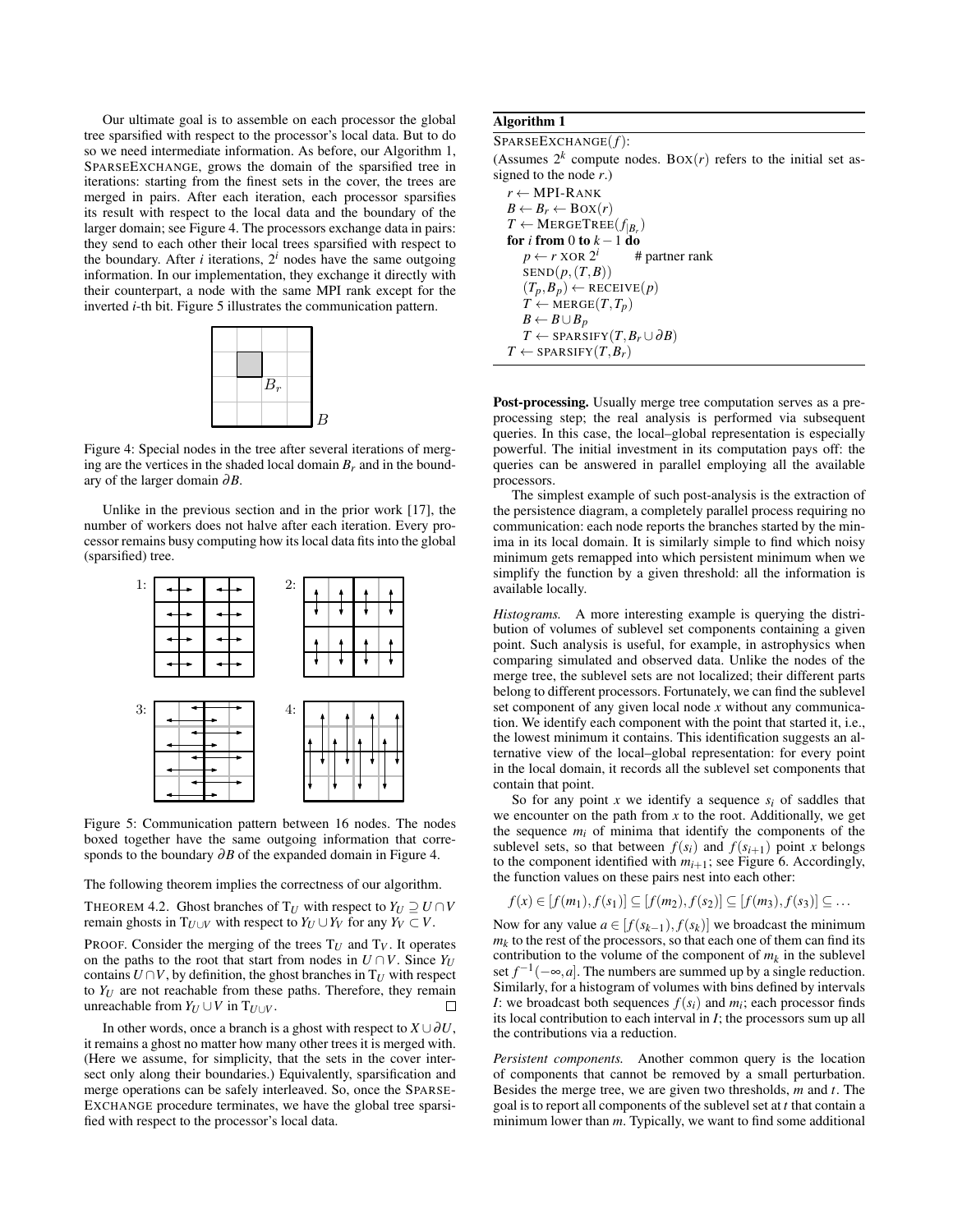

Figure 6: The saddles on the path from  $x$  to the root designate its membership in different sublevel set components, represented by the respective minima.

information for such components, for example, their volume or integral. In applications, such queries appear when we are looking for clusters in density functions; in cosmological simulations this problem is called "halo finding."

Here again the local–global representation proves convenient: every processor has complete information about all the components that intersect its local domain. Therefore, in a single traversal, it can identify both the persistent components and how much volume its local domain contributes to each one. Making each processor responsible for the minima local to its input, an exchange is still necessary to sum up the contributions from the different processors, but the required communication is minimal.

## 5. Skip Trees

Both in Sections 3 and 4 as well as in [17] the main computational step is the merging of two trees. The original approach of Pascucci and Cole-McLaughlin [17] finds the result by repeating the union– find procedure with the union of the two trees as the input. It is unsatisfying for two reasons: (1) the underlying union–find procedure is inherently serial; (2) the algorithm is not sensitive to the output. The former trait is particularly unfortunate for modern computer architectures where the number of cores on an individual node has been steadily rising. Sharing the same memory — the real limiting resource — these processing units could be simultaneously working on the same pair of trees. The goal of this section is to describe an alternative to the algorithm of Pascucci and Cole-McLaughlin that takes advantage of multiple shared-memory cores.

The work of Bremer et al. [6] can be used for merging just as well as for the initial construction. It would mitigate both of the above problems — their algorithm is easy to parallelize using shared memory, and it ignores the parts of the tree that remain unchanged — if only it was competitive with the union–find procedure. Below we adjust our data structure to gain both performance and scaling.

The algorithm of Bremer et al. creates *n* vertices (on-demand, if necessary) and then processes edges in an arbitrary order. Assuming we already have a merge tree for a domain *K*, the algorithm finds the merge tree for the domain  $K \cup e$ , where *e* is an arbitrary edge  $e = (u, v)$  with  $f(u) \leq f(v)$ . This new edge indicates that all the sublevel set components containing vertex *v* also contain vertex *. The nodes on the path from*  $*v*$  *to the root represent all the former* components; the nodes on the path from *u* to the root represent the latter. So all it takes to get the merge tree for  $K \cup e$  is to merge these two paths in the sorted order.

The core of this algorithm is the merging of sorted paths. Unfortunately, we have no control over the order in which the edges arrive. Merging together *n* singleton paths can take quadratic time in the worst case. Although, in practice, the situation is not nearly as bad, profiling shows that the average node access is too high, indicating that the same nodes get traversed many times during the merge process. To alleviate this problem, we turn to skip lists [19] for inspiration and build additional shortcut levels over each parent pointer in the merge tree.



Figure 7: A skip tree with five nodes. The heights of parent stacks are randomized.

Like skip lists, the resulting data structure is randomized. Each node has a parent pointer stack, called a *finger*. The heights of these stacks follow the geometric distribution with probability parameter 1/2: a node gets a stack of height at least *i* with probability  $(1/2)^{i-1}$ . Thus, the expected size of the stack is less than two. Together with the overhead to store the size and the location of the stack, our data structure grows by three words per node compared to the regular merge tree. At each available level *i*, the node stores the pointer to its first ancestor in the merge tree with the stack of height at least *i*; see Figure 7. In the resulting tree each path from a leaf to the root is a skip list.

To merge two skip trees, we proceed similarly to Bremer et al. Starting from the shared vertices (alternatively, from the userprovided extra edges), we merge the ascending paths in the two trees. Unlike their algorithm, we can use the additional levels to skip over many nodes at once — the ability responsible for the speedup in Figure 11. Although more involved, it is still simple to simultaneously perform multiple such merges in shared memory. (In fact, our implementation is lock-free.) The scaling results in Table 3 are encouraging.

Remark. We stress that our findings about skip trees apply only to the merging of two trees. When constructing two merge trees from scratch, the union–find-based construction outperforms the skiptree approach.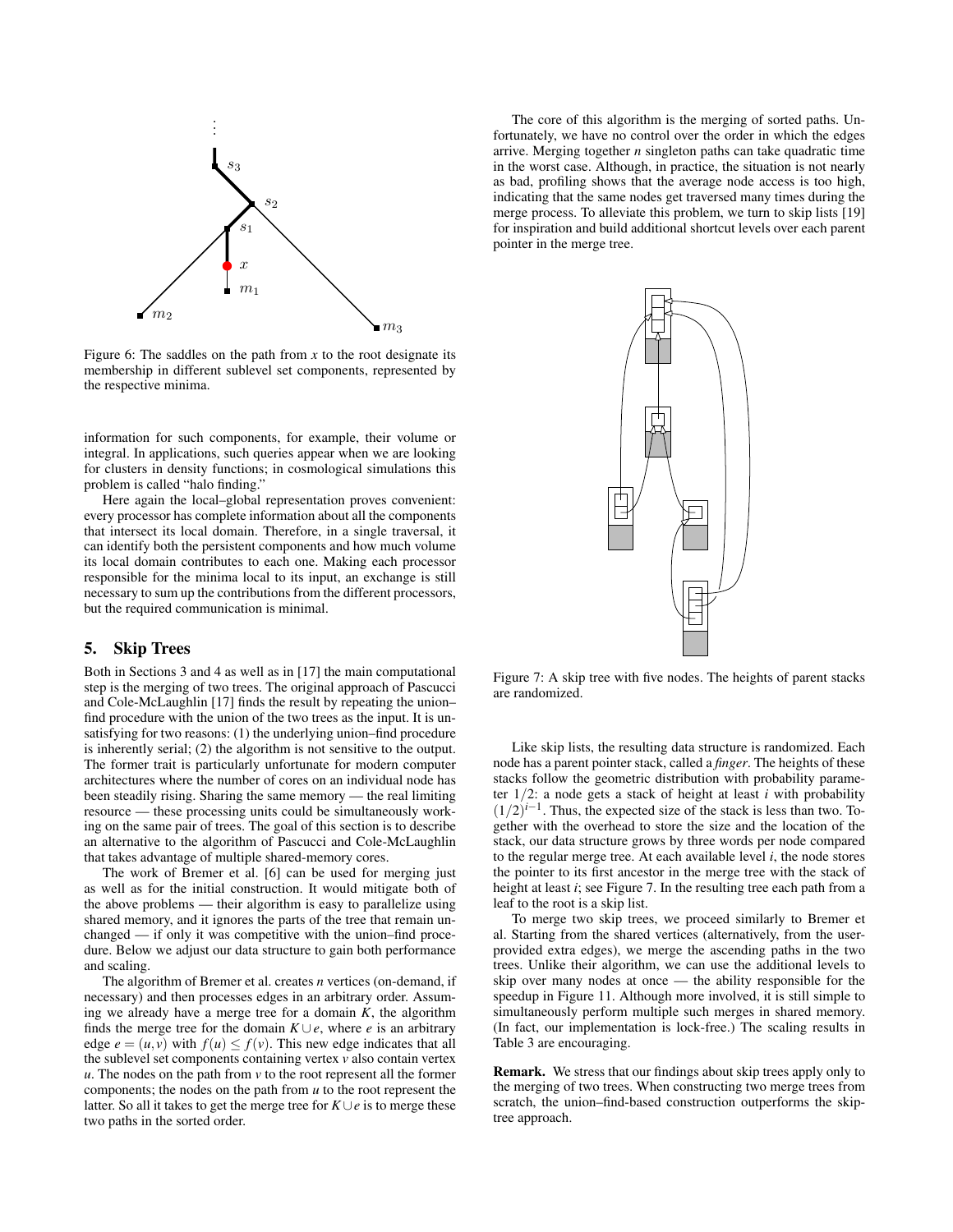## 6. Experimental Results

We perform experiments on four different datasets: **V** is a rotational angiography scan of a head with an aneurysm (a  $512<sup>3</sup>$  image from http://volvis.org); **A1** and **A2** are two datasets of dark matter particle mass, results of astrophysics simulations  $(1,024^3 \text{ and } 2,048^3 \text{ fields},$ respectively); **C** is the rate of methane consumption during a combustion process  $(1,024^2 \times 2,048$  flattened two-level AMR grid).

We ran all benchmarks on the "Hopper" system at the National Energy Research Scientific Computing Center (NERSC). "Hopper" is a Cray XE6 with 6,384 nodes connected by a proprietary "Cray Gemini Interconnect". Each node contains 24 cores — provided by two twelve-core AMD 'MagnyCours' 2.1GHz processors with 32GB (6,000 nodes) or 64GB (384 nodes) of shared memory. Each core has its own L1 and L2 caches, of size 64KB and 512KB respectively, and six cores on the 'MagnyCours' processor share one 6MB L3 cache.

Figure 8 on the following page expresses the relationship between the computation of the local–global representation and of the global simplified trees. The salient point of the four graphs is clear: even when the computation of the most aggressively simplified tree is faster than the local–global representation, it is only slightly so. At the same time the local–global representation contains the same information as the entire unsimplified tree. As the graphs suggest, the less one simplifies the tree, the longer its global computation. We note that the algorithm of [17] computes the global unsimplified tree, which in our context is equivalent to the 0-simplification, meaning it is at least as slow as the slowest running times in those graphs.

To get a better idea about this behavior, we focus on one of the runs. Specifically, we examine the tree growth during the computation of the local–global representation and the global simplified trees for different thresholds using 512 processors on **A1** dataset. Table 1 shows the sizes of the largest tree on any processor during the different iterations of the algorithm, for varying thresholds. The tree growth reflects the memory demands on the processors, our most constraining resource. It also explains the slower computation of the global simplified trees: larger trees take longer to merge. Figure 9 displays the same information graphically. What do we observe? Although the local–global representation starts out larger than even the least aggressive simplification — indeed, it starts with the unsimplified tree — and even though the trees grow during the computation of the local–global representation, they do so significantly slower than during the computation of the global simplified tree. So much so that already before the final sparsification the local–global trees are smaller than the most aggressively simplified, '1e13', trees. The most simplified tree provides little detail about the underlying function. In contrast, the local–global representation gives access to the full merge tree, providing more detail than the most timid simplification, '8e11', which also happens to be several times slower. The situation becomes even more dramatic after the final sparsification: the sparsified local–global tree is not only significantly smaller than the global simplified trees, but it is barely larger than the initial local tree, 44,824 nodes at the end versus 42,594 nodes in the beginning.

Such shrinking of the final trees occurs in all our examples, most vividly illustrated in the bottom graph of Figure 10. This behavior highlights our main interest in the local–global representation. We can make the output of our algorithm (which is also the input to the subsequent analysis routines) small by increasing the number of processors we use. So even in the case of the **V** dataset, where, as the top graph in Figure 10 illustrates, it is disadvantageous to increase the number of processors past 512 — the problem size is too small, and the communication overhead becomes overwhelming it is still advantageous to increase processor count to decrease the size of the per-processor input to the analysis routines.



Figure 10: Times to compute the local–global representation (top) and its final (largest) tree sizes (bottom) for varying numbers of processors. Same data as in Table 2.

To get a sense of how the two methods influence analysis, we extract a persistence diagram for the **A1** dataset. When working with the local–global representation all 512 processors are participating in the computation; for the global simplified trees, we are limited to a single processor. It takes 3 seconds to get the persistence diagram in the former case versus 58 seconds in the latter (for the '8e11' threshold). Of course, the simplified diagram is less detailed. Although this comparison may seem strange — comparing one processor against 512 is hardly fair — it underlines our key message. Local–global representation lets us use all the available processors for post-processing. With global simplified trees we are stuck with a monolithic representation. It is worth noting that, in this case, the time to read the global simplified tree is about 14 seconds, i.e., it is significantly longer than the entire diagram extraction from the local–global representation.

In a sequel [16] we show how a more computationally intensive analysis routine (level set extraction) takes advantage of our representation and speeds up as the local–global trees shrink with the increasing number of processors.

Skip trees. Figure 11 and Table 3 below illustrate the time it takes to merge two trees restricted to adjacent  $1024^2 \times 512$  subsets of a 1,024<sup>3</sup> grid. The trees have 803,589 and 821,941 nodes.

Figure 11 shows how the merging time decreases as we increase the finger size. The run times stop improving once the finger size becomes larger than six, but naturally this depends on the size of the input trees. More importantly, the run times do not increase as we increase the finger size further. Thus, to be safe, we set this constant to 16 in our code. A skip tree with all fingers of size one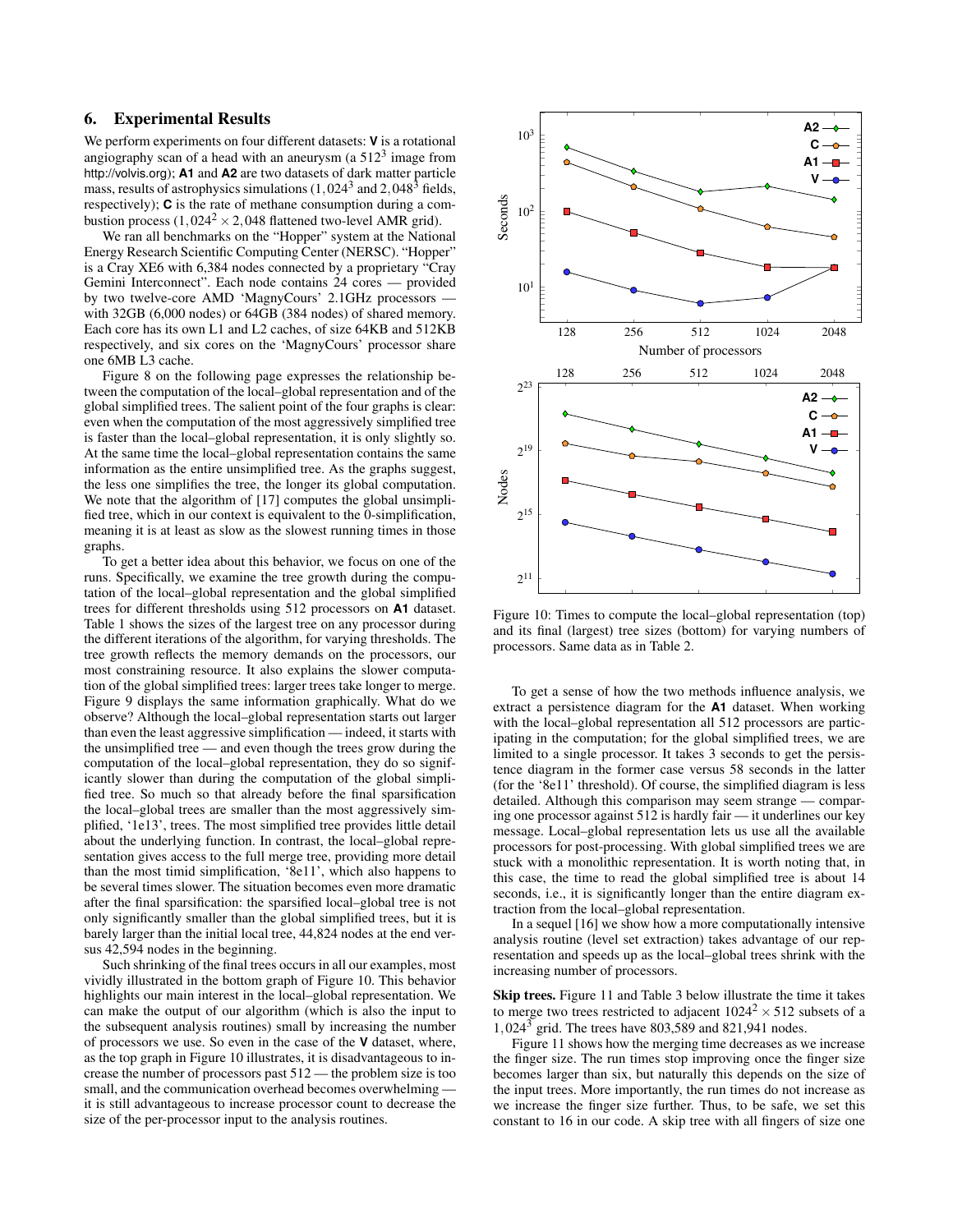

(a) Time to compute using 512 processors the global simplified trees, using different simplification thresholds, for the **V** dataset. It takes 6.04 seconds to compute the local–global representation of this dataset on 512 processors.



(c) Time to compute using 512 processors the global simplified trees, using different simplification thresholds, for the **C** dataset. It takes 106.92 seconds to compute the local–global representation of this dataset on 512 processors.

(b) Time to compute using 512 processors the global simplified trees, using different simplification thresholds, for the **A1** dataset. It takes 28.09 seconds to compute the local–global representation of this dataset on 512



(d) Time to compute using 1,024 processors the global simplified trees, using different simplification thresholds, for the **A2** dataset. It takes 212.19 seconds to compute the local–global representation of this dataset on 1,024 processors.

Figure 8: Running times to compute global simplified trees for different simplification thresholds.

| iteration | local-global | 1e13    | 8e12    | 6e12    | 4e12    | 3e12    | 2e12      | 1e12      | 8e11      |
|-----------|--------------|---------|---------|---------|---------|---------|-----------|-----------|-----------|
| Initial   | 42.594       | 6.396   | 6.464   | 6,580   | 6,889   | 7,502   | 9,960     | 24,171    | 28.733    |
|           | 46,656       | 10.612  | 10,733  | 10.933  | 11.484  | 12.519  | 17.112    | 43,572    | 52.247    |
|           | 53,814       | 16.848  | 17,041  | 17.428  | 18.439  | 20,259  | 28,887    | 80,538    | 96,969    |
| 3         | 62.983       | 26,207  | 26.483  | 27,017  | 28,736  | 31,613  | 46.917    | 145.089   | 176,516   |
| 4         | 75.836       | 39,366  | 39.929  | 41.056  | 44,387  | 50,082  | 80,182    | 271,390   | 332.159   |
|           | 98.981       | 64,605  | 65,845  | 68,045  | 74,462  | 85,364  | 144,362   | 520,391   | 637,634   |
| 6         | 134.004      | 102.184 | 104.389 | 108,566 | 120,849 | 142.282 | 258,474   | 1.010.099 | 1,244,505 |
|           | 173.369      | 148,638 | 152.808 | 161,053 | 186.206 | 229,442 | 463,442   | 1,967,922 | 2,435,072 |
| 8         | 236,334      | 226.894 | 235,175 | 251.101 | 298.308 | 378,679 | 828,682   | 3,774,931 | 4,689,989 |
| Q         | 297.786      | 315.921 | 332.831 | 365,347 | 460.797 | 623,497 | 1,529,351 | 7,437,553 | 9,269,091 |
| Final     | 44,824       | 247,755 | 264,829 | 297,705 | 393,969 | 557,679 | 1,467,172 | 7,392,027 | 9,228,241 |

Table 1: Maximum size of a tree on any processor at every iteration of the computation of the local–global representation and of the global simplified trees for different simplification thresholds for **A1** dataset, using 512 processors. Figure 9 displays the same numbers graphically.



processors.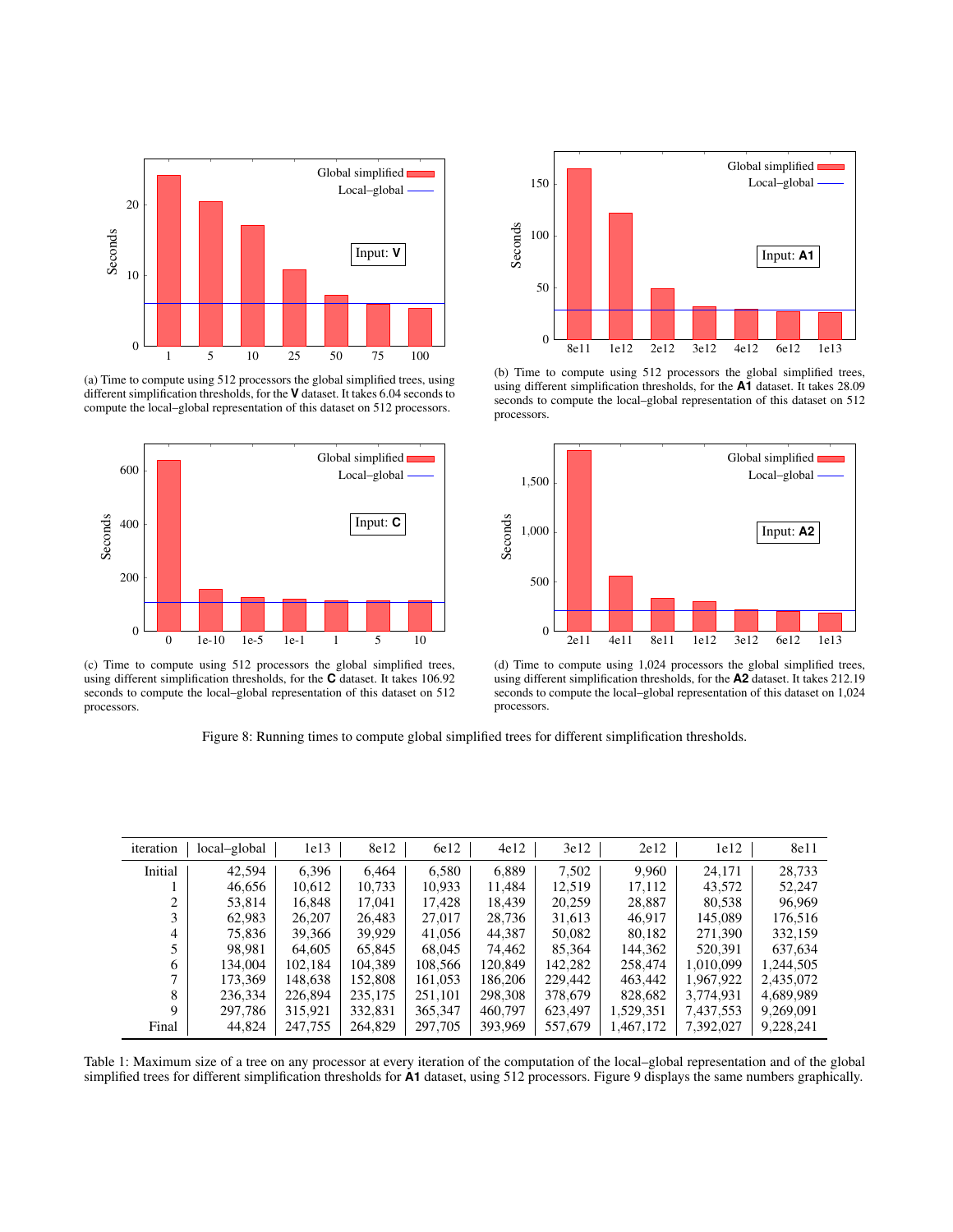

Figure 9: Maximum size of a tree on any processor at every iteration, using 512 processors. The raw data appears in Table 1.

|            |         |        | А1      |         |         |         | Α2      |           |
|------------|---------|--------|---------|---------|---------|---------|---------|-----------|
| processors | seconds | nodes  | seconds | nodes   | seconds | nodes   | seconds | nodes     |
| 128        | 15.72   | 23,258 | 98.36   | 143.371 | 438.88  | 713.998 | 692.46  | 2.595.954 |
| 256        | 9.03    | 12.721 | 51.88   | 78,665  | 208.49  | 415.927 | 334.48  | 1,328,602 |
| 512        | 6.04    | 7,093  | 28.09   | 44.824  | 106.92  | 325,708 | 179.20  | 694.689   |
| 1.024      | 7.22    | 4.179  | 18.20   | 26,895  | 61.75   | 196,009 | 212.19  | 376,917   |
| 2,048      | 18.04   | 2,480  | 17.88   | 15,330  | 45.23   | 108,937 | 141.01  | 197,579   |

Table 2: Times to compute the local–global representation and its final tree sizes, in terms of the largest number of nodes on any processor, for varying numbers of processors. Figure 10 displays the same numbers as graphs.

is the same as the ordinary merge tree. Accordingly, merging two such skip trees is equivalent to applying the algorithm of [6]. It is also notable that with the increased finger size our merging strategy becomes faster than the union–find-based approach in [17]. We stress that this statement is true only for merging of two trees and not for the initial construction, where the Kruskal's-like algorithm is still superior.

The main reason we look for alternative merging strategies that do not depend on the serial constraints of the union–find algorithm is to improve the running time on multiple shared memory cores. As Table 3 illustrates, the skip tree merging is able to benefit from multiple cores on a  $2 \times 12$ -core AMD MagnyCours processor. Although all 24 cores share the same memory, the non-uniformity of memory access is noticeable: we saw no real improvement past 12 threads as well as a significantly diminishing improvement past six threads. Nonetheless, the union-find algorithm took 5.39 seconds and could only utilize one core, while the skip tree merge took 1.74 seconds with one thread and dropped to 0.42 seconds with 12 threads.

#### 7. Conclusion

It is challenging to compute topological descriptors in parallel because they rely on global information. On the other hand, one of the main strengths of topological analysis is its ability to distinguish between stable and noisy features. We take advantage of this connection in Section 3 and reduce the size of the intermediate trees by interleaving computation and simplification.



Figure 11: Merge time depending on the maximum size of the fingers in the skip tree. Finger size one is equivalent to applying the algorithm of [6] to an ordinary merge tree.

We also benefit from taking a longer view by considering not just the computation of the individual descriptors, but also how we analyze them afterwards. To this end, we develop a local–global representation in Section 4. It is practical because it dramatically reduces the size of the trees during the computation. Even more useful is its output: instead of assembling all the information on